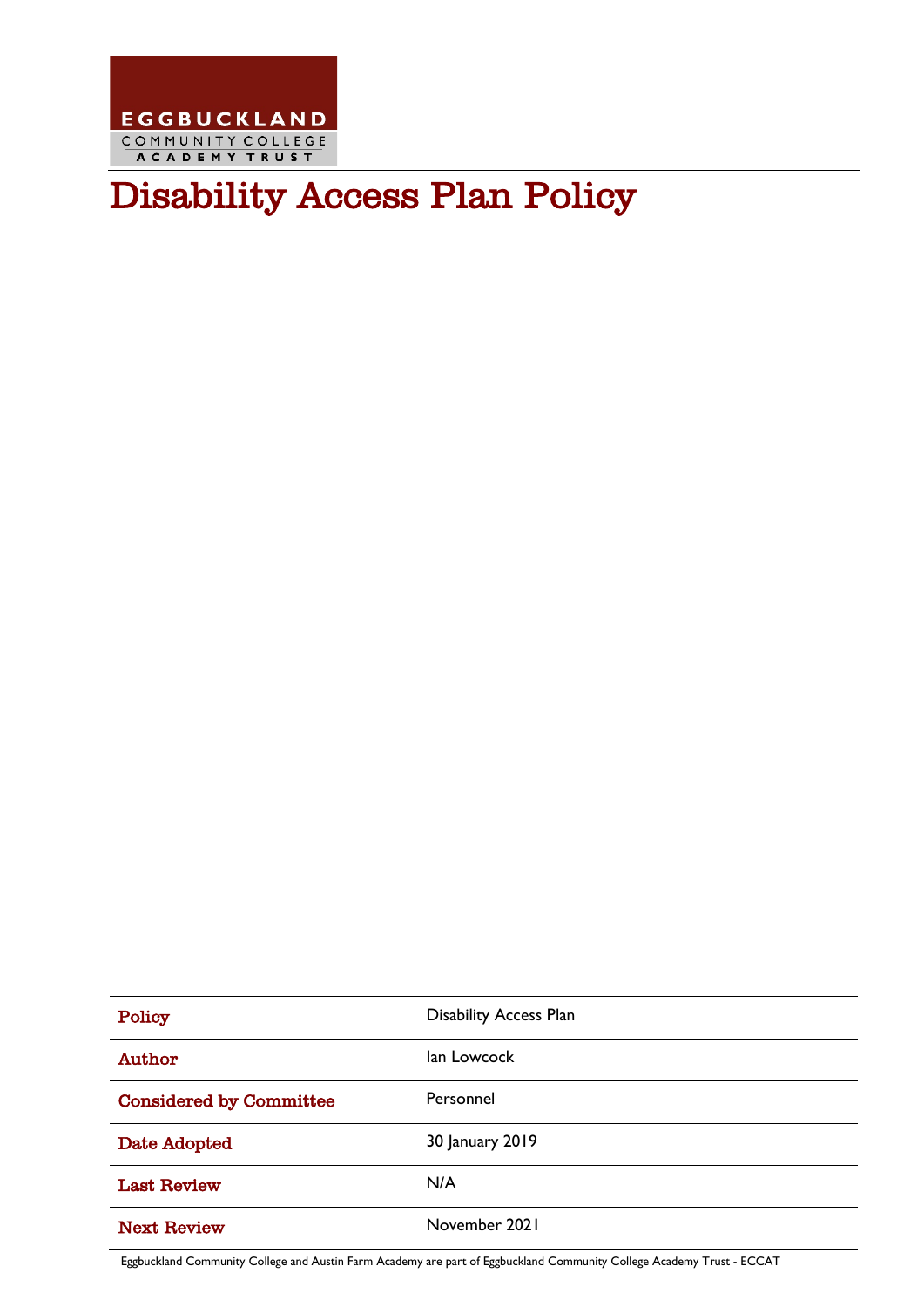# <span id="page-1-0"></span>Changes

<span id="page-1-1"></span>Contents

November 2018 Major revision of 2010 policy

| Changes                                                                                | 2            |
|----------------------------------------------------------------------------------------|--------------|
| Contents                                                                               | $\mathbf{2}$ |
| Introduction                                                                           | 3            |
| <b>Definition of Disability</b>                                                        | 3            |
| Self-Audit - Accessibility                                                             | 4            |
| General Principles of the Trust's Approach to Equality of Access for Disabled Students | 6            |
| Access to the Curriculum                                                               | 6            |
| Access to the Physical Environment                                                     | 6            |
| Access to Written Information                                                          | 7            |
| Action Plan for Improving Accessibility 2018 - 2021                                    | 8            |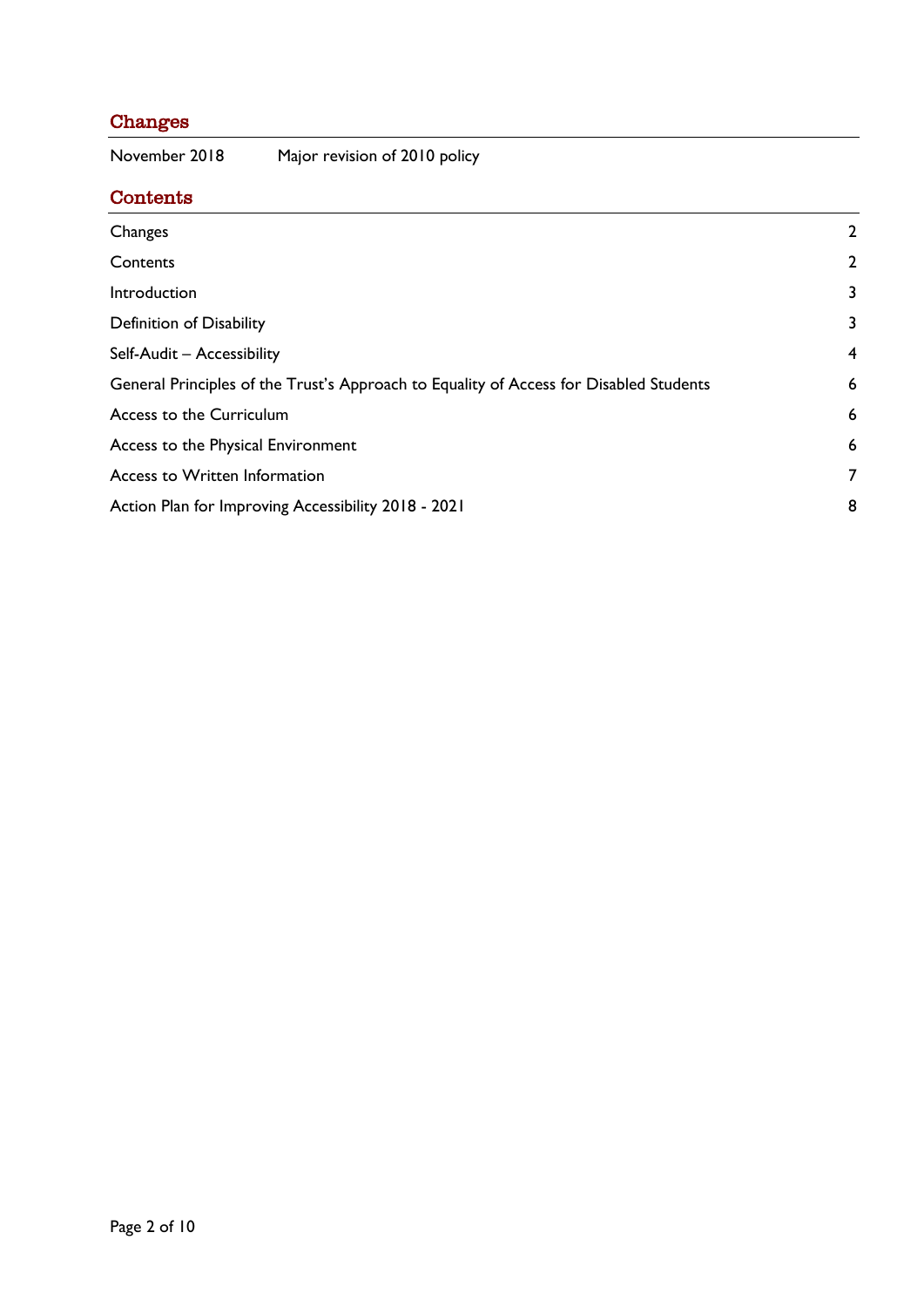## <span id="page-2-0"></span>Introduction

The aim of this plan is to set out how Eggbuckland Community College intends to increase the accessibility of all activities and facilities to disabled pupils over time.

#### <span id="page-2-1"></span>Definition of Disability

For the purpose of this policy Eggbuckland Community College follows the definitions of 'disability' as provided in the Equality Act 2010.

'You're disabled under the Equality Act 2010 if you have a physical or mental impairment that has a 'substantial' and 'long-term' negative effect on your ability to do normal daily activities'.

'Substantial' is more than minor or trivial, eg it takes much longer than it usually would to complete a daily task like getting dressed

'Long-term' means 12 months or more, eg a breathing condition that develops as a result of a lung infection. [\(https://www.gov.uk/definition-of-disability-under-equality-act-2010,](https://www.gov.uk/definition-of-disability-under-equality-act-2010) [Accessed Nov 2018])

The term 'physical or mental impairment' includes a wide range of physical and mental health conditions, neuro-developmental conditions and injuries which have a long-term impact on daily activity. For the purpose of this policy, Eggbuckland Community College uses the definitions of disability provided in the Equality Act 2010.

This document is divided into 3 sections:

- Section 1: An audit of the present position using the DfE audit checklist
- Section 2: General principles of the Trust's approach to equality of access for disabled students
- Section 3: Action Plan for improving accessibility 2018 2021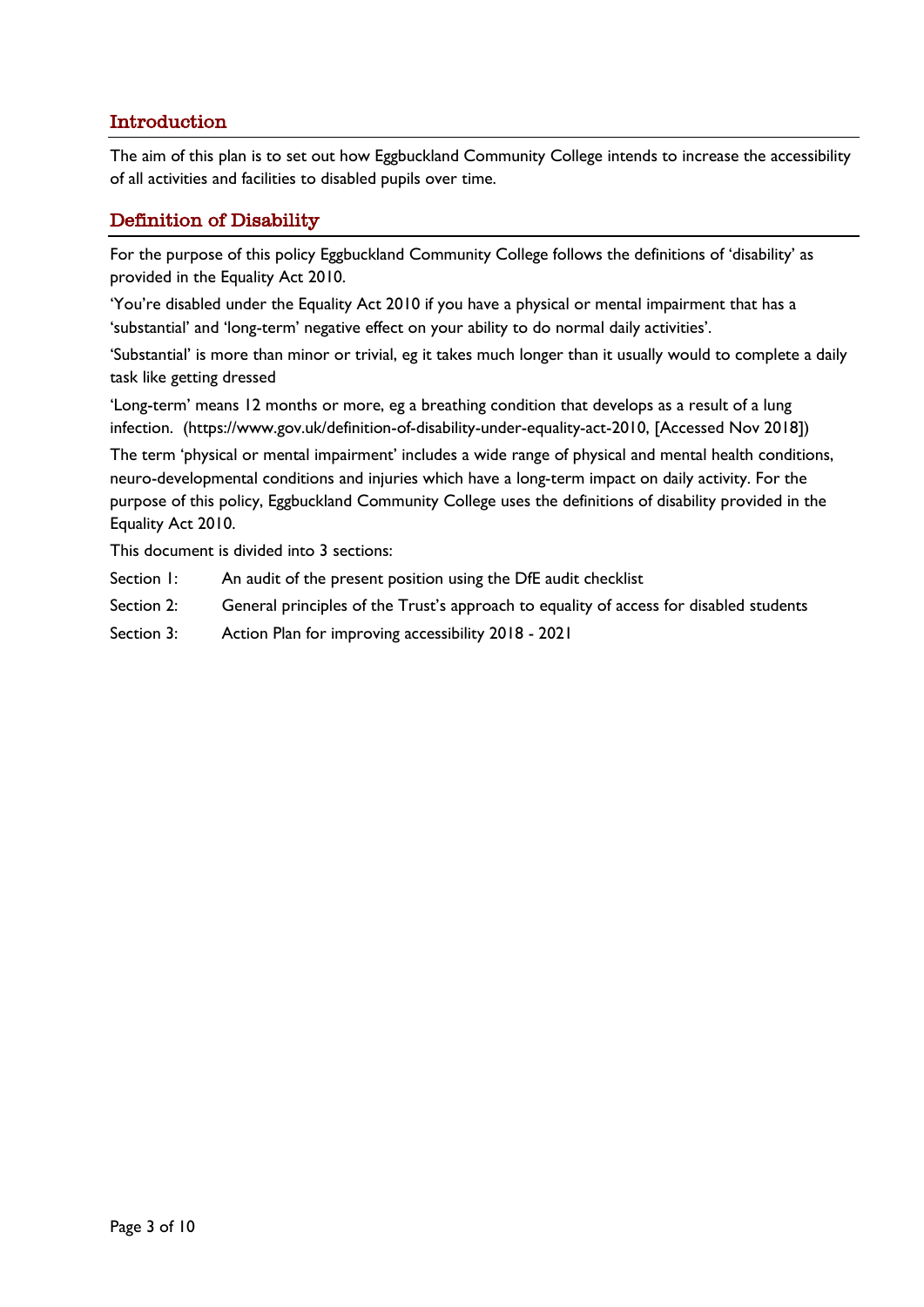# <span id="page-3-0"></span>Self-Audit – Accessibility

| Audit<br>point | Access to the Curriculum                                                                                                                                                                                             | True in all areas<br>for all students<br>currently on<br>roll | Not true for<br>every area or<br>every student<br>currently on roll | <b>Not</b><br>true |
|----------------|----------------------------------------------------------------------------------------------------------------------------------------------------------------------------------------------------------------------|---------------------------------------------------------------|---------------------------------------------------------------------|--------------------|
| I              | The appropriate use of ICT will be used to support students<br>with disabilities and provide alternative formats for presenting<br>information.                                                                      |                                                               | ✔                                                                   |                    |
| $\overline{2}$ | Do you ensure that teachers and teaching assistants have the<br>necessary training to teach and support disabled pupils?                                                                                             | ✔                                                             |                                                                     |                    |
| 3              | Are your classrooms optimally organised for disabled pupils?                                                                                                                                                         |                                                               | ✔                                                                   |                    |
| $\overline{4}$ | Do lessons provide opportunities for all pupils to achieve?                                                                                                                                                          | ✔                                                             |                                                                     |                    |
| 5              | Do lessons involve work to be done by individuals, pairs,<br>groups and the whole class? Are lessons responsive to pupil<br>diversity?                                                                               |                                                               |                                                                     |                    |
| 6              | Are all pupils encouraged to take part in music, drama and<br>physical activities?                                                                                                                                   | ✔                                                             |                                                                     |                    |
| $\overline{7}$ | Do staff recognise and allow for the mental effort expended<br>by some disabled pupils, for example using lip reading?                                                                                               | ✔                                                             |                                                                     |                    |
| 8              | Do staff recognise and allow for the additional time required<br>by some disabled pupils to use equipment in practical work?                                                                                         | ✔                                                             |                                                                     |                    |
| 9              | Do staff provide alternative ways of giving access to<br>experience or understanding for disabled pupils who cannot<br>engage in particular activities, for example some forms of<br>exercise in physical education? |                                                               |                                                                     |                    |
| 10             | Do you provide access to computer technology appropriate<br>for students with disabilities?                                                                                                                          |                                                               | ✔                                                                   |                    |
| $\mathbf{H}$   | Are school visits, including overseas visits, made accessible to<br>all pupils irrespective of attainment or impairment?                                                                                             | ✔                                                             |                                                                     |                    |
| 2              | Are there high expectations of all pupils?                                                                                                                                                                           | ✔                                                             |                                                                     |                    |
| 3              | Do staff seek to remove all barriers to learning and<br>participation?                                                                                                                                               | ✔                                                             |                                                                     |                    |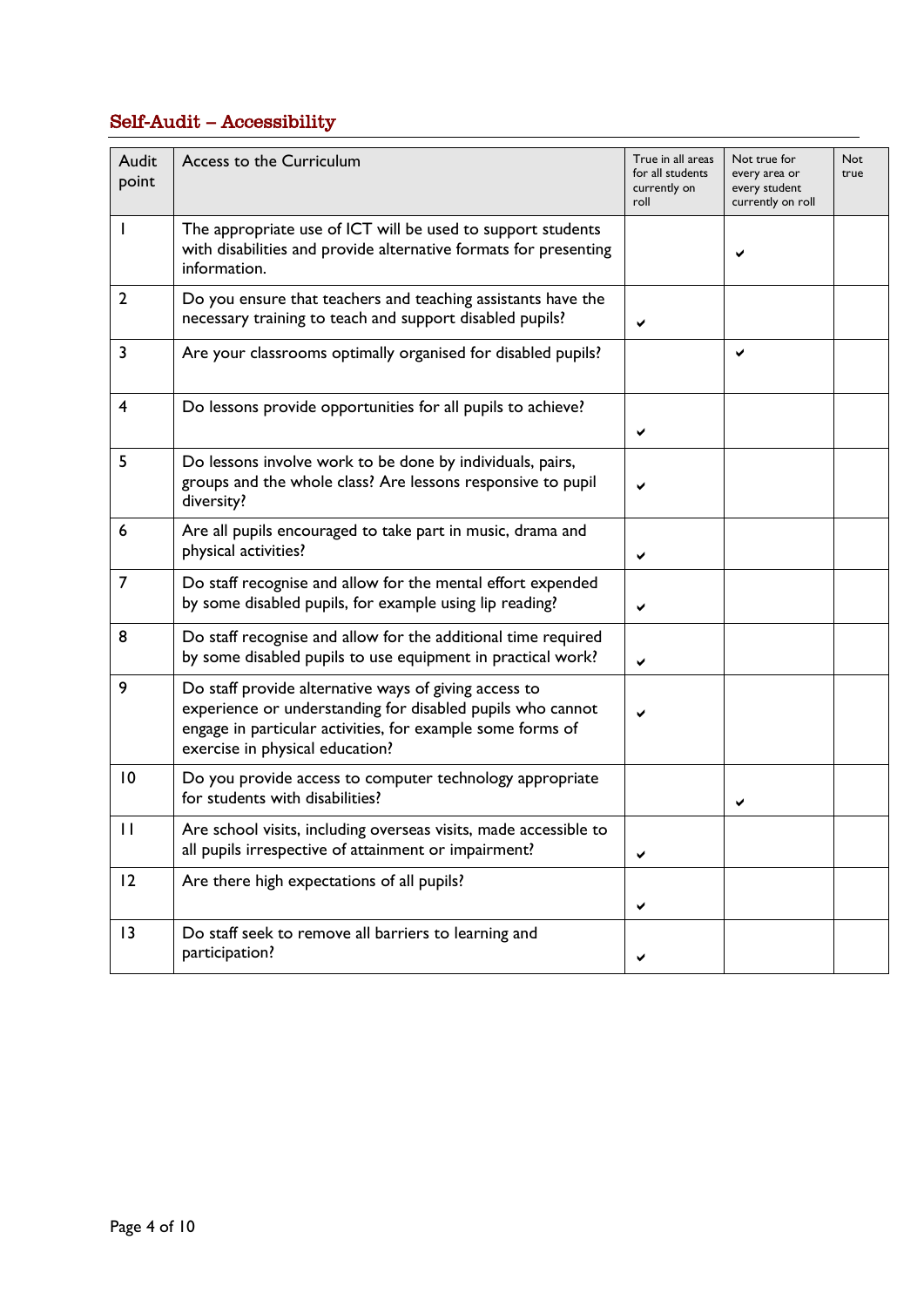| Audit<br>point | Access to the Physical Environment                                                                                                                                                                                                                              | True in all areas<br>for all students<br>currently on<br>roll | Not true for<br>every area or<br>every student<br>currently on roll | <b>Not</b><br>true |
|----------------|-----------------------------------------------------------------------------------------------------------------------------------------------------------------------------------------------------------------------------------------------------------------|---------------------------------------------------------------|---------------------------------------------------------------------|--------------------|
| 4              | Does the size and layout of areas - including all academic,<br>sporting, play, social facilities; classrooms, the assembly hall,<br>canteen, library, gymnasium and outdoor sporting facilities,<br>playgrounds and common rooms - allow access for all pupils? |                                                               |                                                                     |                    |
| 15             | Can pupils who use wheelchairs move around the school<br>without experiencing barriers to access such as those caused<br>by doorways, steps and stairs, toilet facilities and showers?                                                                          | $\vee$ see<br>below                                           |                                                                     |                    |
| 16             | Are pathways of travel around the school site and parking<br>arrangements safe, routes logical and well signed?                                                                                                                                                 |                                                               | ✔                                                                   |                    |
| 17             | Are emergency and evacuation systems set up to inform ALL<br>pupils, including pupils with SEN and disabilities; including<br>alarms with both visual and auditory components?                                                                                  |                                                               | ✔                                                                   |                    |
| 8              | Are non-visual guides used, to assist people to use buildings<br>including lifts with tactile buttons?                                                                                                                                                          |                                                               |                                                                     |                    |
| $ 9\rangle$    | Could any of the décor or signage be considered to be<br>confusing or disorientating for disabled pupils with visual<br>impairment, autism or epilepsy?                                                                                                         |                                                               | ✔                                                                   |                    |
| 20             | Are areas to which pupils should have access well lit?                                                                                                                                                                                                          | ✔                                                             |                                                                     |                    |
| 21             | Are steps made to reduce background noise for hearing-<br>impaired pupils such as considering a room's acoustics and<br>noisy equipment?                                                                                                                        |                                                               | ✔                                                                   |                    |
| 22             | Is furniture and equipment selected, adjusted and located<br>appropriately?                                                                                                                                                                                     |                                                               |                                                                     |                    |
| Audit<br>point | Access to Written Information                                                                                                                                                                                                                                   | True in all areas<br>for all students<br>currently on<br>roll | Not true for<br>every area or<br>every student<br>currently on roll | <b>Not</b><br>true |
| 23             | Do you provide information in simple language, symbols, large<br>print, on audiotape or in Braille for pupils and prospective<br>pupils who may have difficulty with standard forms of printed<br>information?                                                  |                                                               |                                                                     |                    |
| 24             | Do you ensure that information is presented to groups in a<br>way, which is user friendly for people with disabilities e.g. by<br>reading aloud overhead projections and describing diagrams?                                                                   |                                                               |                                                                     |                    |
| 25             | Do you have the facilities such as ICT to produce written<br>information in different formats?                                                                                                                                                                  | ✔                                                             |                                                                     |                    |
| 26             | Do you ensure that staff are familiar with technology and<br>practices developed to assist people with disabilities?                                                                                                                                            |                                                               |                                                                     |                    |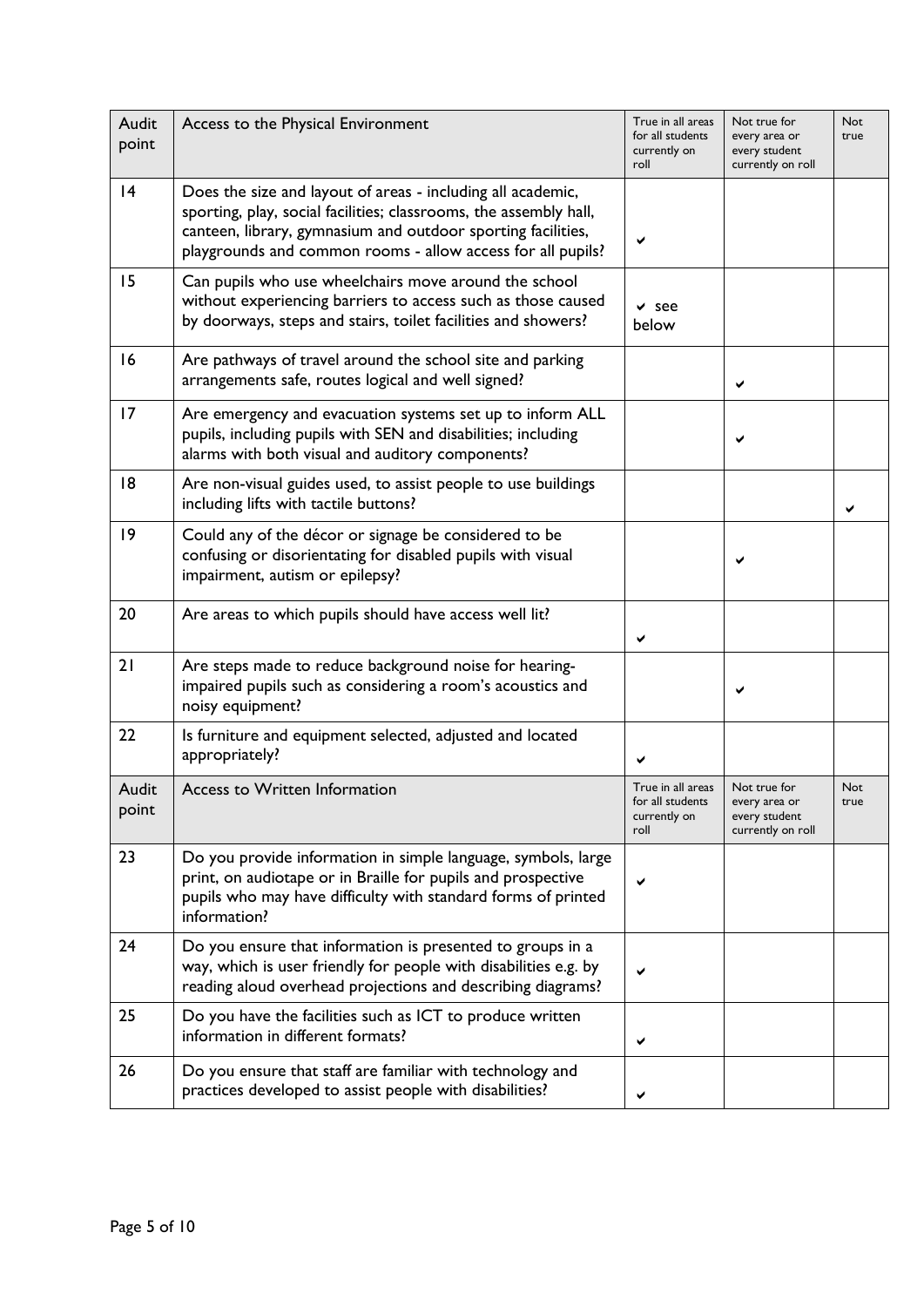# <span id="page-5-0"></span>General Principles of the Trust's Approach to Equality of Access for Disabled **Students**

**Review of the Trust's provision of equal access should be undertaken on a regular and scheduled basis involving but not limited to; SENDCo; SEND Trustee; Leadership Team; Curriculum Development Team; CPD Team; Premises Team; Support Staff Team; Curriculum, Pastoral and Inclusion Teams.** 

The Trust maintains links with agencies that can advise on best practice in making reasonable adjustment for the specific needs of students currently allocated a place. The Trust invites relevant agencies to monitor and give feedback on the adjustments made to ensure that the Trust's judgment of 'best endeavours' is validated by local experts, as identified in the Plymouth Local Offer.

#### <span id="page-5-1"></span>Access to the Curriculum

- The overriding principle is to provide full curricular access, to the maximum extent possible under the principle of 'reasonable adjustment', to all students who have been allocated a place at Eggbuckland Community College.
- The identification of barriers to participation in all areas of school life must be a priority and where necessary, adjustments should be made to the environment, curriculum and teaching methods.
- The Trust aims to provide a detailed summary of any disabilities and associated needs, for all students on roll, which can be accessed by teachers for all students in the classes they teach. This system is known as 'What you need to know / do'.
- Teachers are responsible for ensuring that they have accessed the information provided about their students and for using their best endeavours to adapt the advice given to ensure that their teaching and learning environment is accessible to all students allocated to their classes. This is evidenced through regular audit of teachers' use of the 'Know Your Class' system.
- All staff are responsible for reporting via the Trust's management and reporting structure, where they believe that factors outside their control prevent them from making a necessary and reasonable adjustment in response to a student's disability. The Trust has procedures in place, including but not limited to Inclusion Team Supervision sessions, through which further adaptation can be planned, or advice sought from appropriate outside agencies.
- Curriculum Teams and the College's Leadership Team are responsible for identifying staff development needs, to improve the ability of teachers to meet the needs of students allocated a place at the Trust and include these within the Appraisal systems.

#### <span id="page-5-2"></span>Access to the Physical Environment

Context: Eggbuckland Community College occupies a site characterised by steep ground, multi-level buildings (mainly) constructed in the 1970's and 80's, multi-level outdoor areas, narrow corridors and staircases.

- The Trust must seek to use its best endeavours to make reasonable adjustments to meet the needs of disabled students allocated a place, within the Trust's admission policy in force at the time.
- The Trust's aim is that all refurbishment and new building will be undertaken with full regard to the Building Regulations in force at the time, with the intention of making our best endeavours to make reasonable adjustments to enable access for any student who could be allocated a place, within the Trust's current admission policy.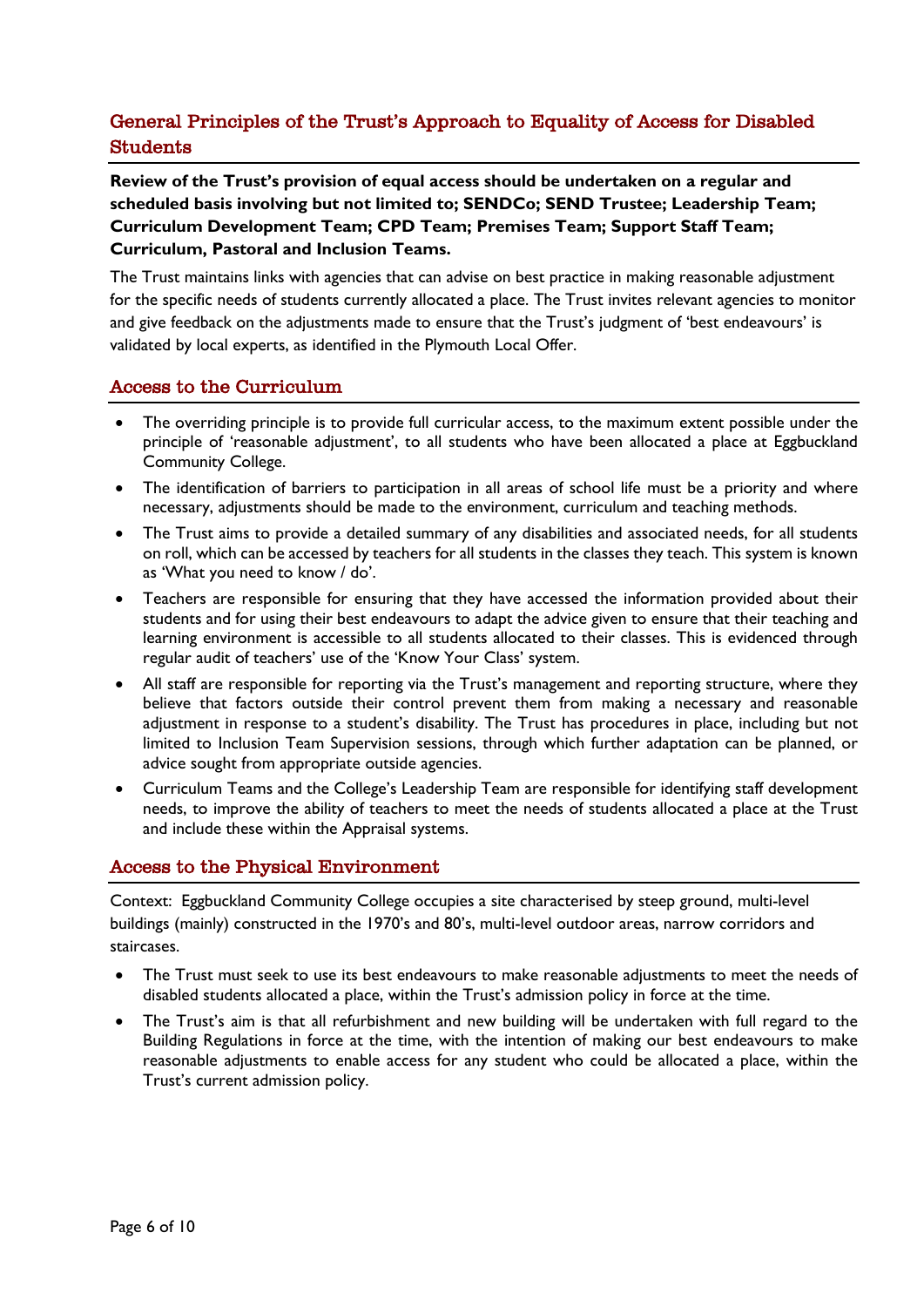### <span id="page-6-0"></span>Access to Written Information

- Where students need to be provided with written information this should be adapted in advance to meet the needs of their identified disability. This may include, but is not limited to, modified language, colour, print size or layout. This is the duty of the member of staff generating the information and includes, but is not limited to; the class teacher; any member of staff supplying written information for any purpose, through any platform, intended to be accessed by a student who's disability necessitates an adaptation.
- The Learning Support Team is responsible for identifying, assessing and communicating details of the needs of students with disabilities, using the information available to them, as provided by the student, parents, previous settings, outside agencies and Trust staff.
- Assessment methods and feedback for learning or in reports must take into account any needs arising from a student's disability.
- The use of presentation technology and virtual learning environments (VLEs) must take into account any needs arising from a student's disability, recognising that some formats, whilst beneficial to many students, will not be appropriate for all. An assessment should be made of the impact of using a technology with a class where a disabled student is working. This is the responsibility of the member of staff making the presentation or commissioning the VLE. Where staff commission presentations from persons outside the Trust, they should use their best endeavours to ensure that the presenter is aware of and has adapted materials to meet the needs any students with disabilities.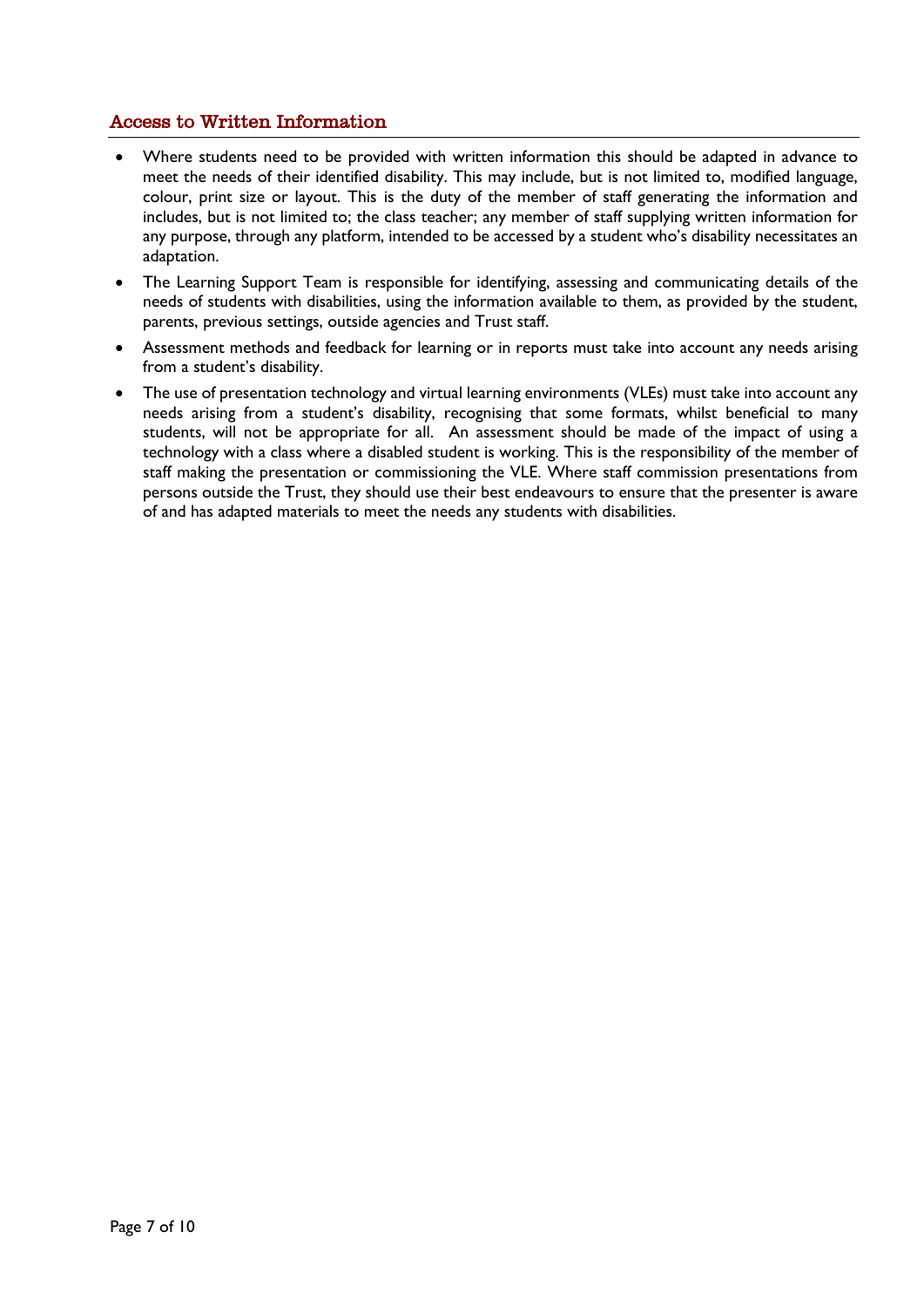# Action Plan for Improving Accessibility 2018 - 2021

<span id="page-7-0"></span>

| Audit<br>point | <b>Improvement Target</b>                                                                                                                              | <b>Tasks</b>                                                                                                                                                                               | <b>STATUS / TIMESCALE</b>                                                                              | Responsible staff                                                           | Success criteria                                                                                                                                                                   |
|----------------|--------------------------------------------------------------------------------------------------------------------------------------------------------|--------------------------------------------------------------------------------------------------------------------------------------------------------------------------------------------|--------------------------------------------------------------------------------------------------------|-----------------------------------------------------------------------------|------------------------------------------------------------------------------------------------------------------------------------------------------------------------------------|
| All            | Students with disabilities have<br>their needs and progress<br>reviewed regularly                                                                      | All students with identified<br>disability to have their support<br>reviewed according to the<br>recommendations of the SEND<br>Code of Practice 2015                                      | Ongoing                                                                                                | SENDCo, Learning<br>Support, Inclusion<br>and Pastoral Teams                | Reviews recorded according<br>to current practice,<br>evidencing the graduated<br>approach cycle of Assess,<br>Plan, Do, Review.                                                   |
| All            | The Trust uses its best<br>endeavours to access support<br>available for disabled students and<br>their families, through the<br>Plymouth Local Offer. | Ensure reliable access to the<br>Local Offer from Trust ICT<br>platforms. Ensure that parents<br>are signposted to the Local<br>Offer through personal contact<br>and via Trust web feeds. | In place for most currently<br>identified needs.<br>Ongoing / continuous<br>development                | SENC <sub>o</sub> , AP<br>Inclusion, PR<br>Manager, ICT<br>Support Manager. | Increased awareness of the<br>availability and services<br>offered by external agencies.                                                                                           |
| 1, 10          | Students will have access to<br>suitable ICT, for recording and<br>learning purposes, when this is<br>required as a result of their<br>disability      | Introduce a word processing<br>policy.<br>Provide suitable and sufficient<br>hardware.<br>Provide suitable software.                                                                       | Word processing policy by<br>summer 2019.<br>Other aspects: asap, as<br>required.                      | SENDCo, Leadership<br>Team                                                  | Students requiring assistive<br>technology for the purpose of<br>accessing or recording their<br>learning, will have access to<br>suitable hardware and<br>software when required. |
| $\overline{2}$ | Information about students'<br>disabilities are accessible to all<br>staff with reason to require this.                                                | Improve access to 'What you<br>need to know / do' so that<br>relevant staff can access<br>information relating to any<br>student for whom they have a<br>responsibility                    | In place for class teachers.<br>Access is limited for<br>students in other contexts.<br>By summer 2019 | AP Inclusion,<br>SENDC <sub>o</sub> , ECC SIMS<br>managers                  | Relevant staff are able to<br>demonstrate access                                                                                                                                   |
| $\mathbf{3}$   | The College curriculum offer<br>reflects the College's best                                                                                            | Identify where barriers exist<br>and ensure that curriculum                                                                                                                                | Ongoing / continuous<br>development                                                                    | AP Inclusion,<br>SENDC <sub>o</sub> ,                                       | Students with disabilities are<br>able to access their chosen                                                                                                                      |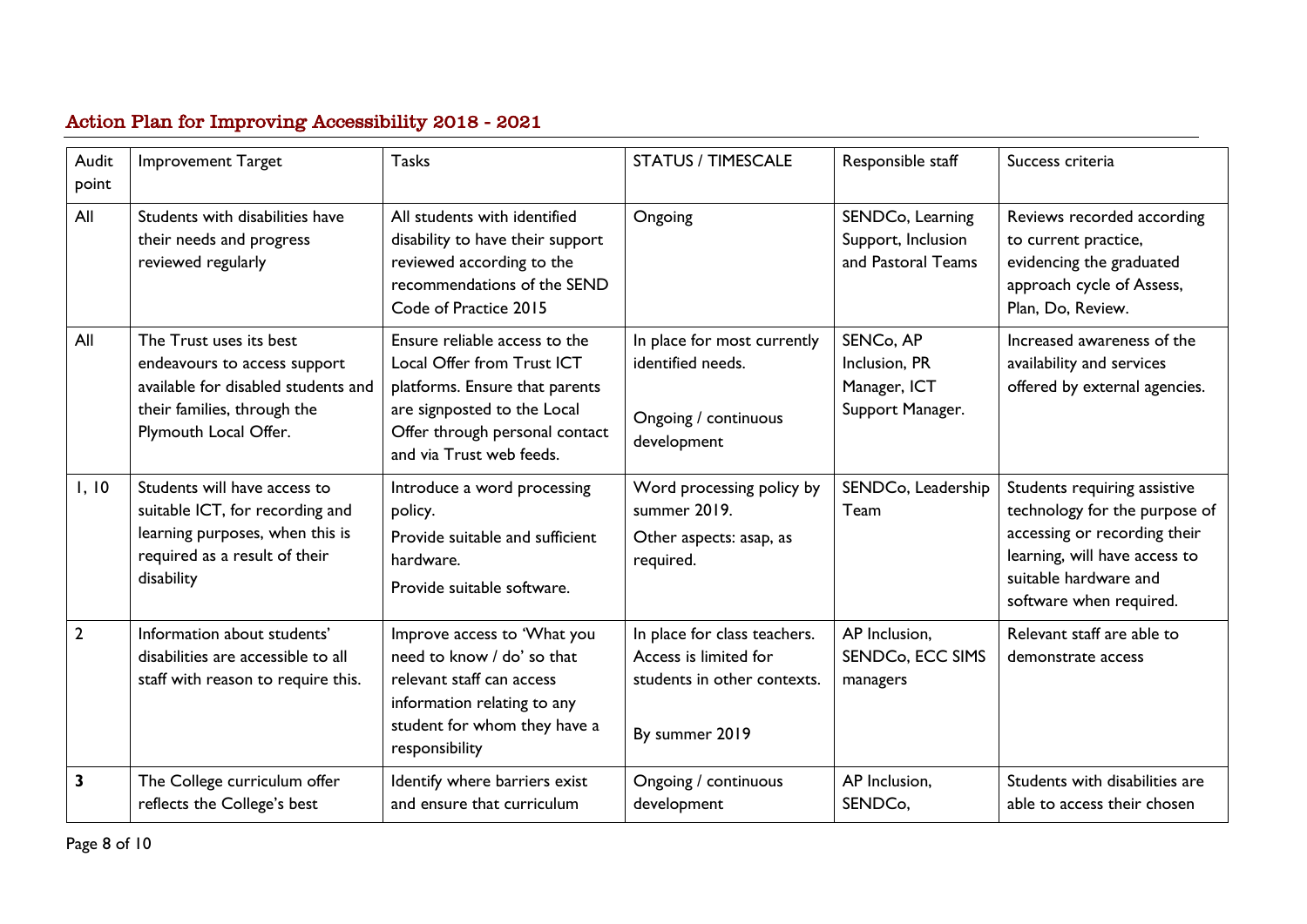|                                  | endeavours to make reasonable<br>adjustment to allow access for<br>students with disabilities to their<br>chosen curriculum.                                                                        | team development plans identify<br>necessary actions.                                                                                                                                                                                     |                                                                                   | <b>Curriculum Team</b><br>Leaders, Curriculum<br>Development Team,<br>CPD Team,<br>Leadership Team,<br><b>Trustees</b> | curriculum except where the<br>adjustments required would<br>not be reasonable despite the<br>College's best endeavours.                                                                                 |
|----------------------------------|-----------------------------------------------------------------------------------------------------------------------------------------------------------------------------------------------------|-------------------------------------------------------------------------------------------------------------------------------------------------------------------------------------------------------------------------------------------|-----------------------------------------------------------------------------------|------------------------------------------------------------------------------------------------------------------------|----------------------------------------------------------------------------------------------------------------------------------------------------------------------------------------------------------|
| $\mathbf{H}$                     | The College's extra-curricular<br>offer reflects the College's best<br>endeavours to make reasonable<br>adjustment to allow access for<br>students with disabilities to their<br>chosen activities. | The College's extra-curricular<br>offer includes a statement of<br>intent to use best endeavours<br>to make reasonable adjustment.<br>Records kept of adjustments<br>considered and made for<br>individual students with a<br>disability. | Ongoing / continuous<br>development                                               | <b>Educational visits</b><br>coordinator,<br>SENDC <sub>o</sub> , HSC<br>Manager.                                      | Students with disabilities are<br>able to access their chosen<br>activities except where the<br>adjustments required would<br>not be reasonable despite the<br>College's best endeavours.                |
| $4 - 9$<br>12<br>13<br>$23 - 26$ | Staff will further develop their<br>capacity to meet the needs of<br>disabled students drawing on<br>expert advice where necessary.                                                                 | Set up a programme of learning<br>walks, and 'pupil pursuits'<br>focussing on the experience of<br>disabled students.<br>Arrange opportunities for peer<br>observation and co-coaching to<br>propagate best practice.                     | By Autumn 2019                                                                    | SENDCo, TOD,<br>Learning Support<br>Team                                                                               | Learning walks and other<br>observations will show that all<br>staff are using their best<br>endeavours to ensure that<br>reasonable adjustments are in<br>place for disabled students in<br>their care. |
| $4-9$<br>13<br>24<br>25          | Develop further opportunities for<br>parent voice to ensure that the<br>College remains responsive to<br>developing needs.                                                                          | In all meetings with parents<br>concerning a student's disability,<br>and via the College's social<br>media and web presence, an<br>invitation is given to join a<br>SEND parent forum.                                                   | In place through individual<br>reviews. Not in public<br>forum.<br>By summer 2019 | SENDCo, Learning<br>Support, Inclusion<br>and Pastoral Teams                                                           | SEND forum is in place and<br>meeting at regular intervals.                                                                                                                                              |